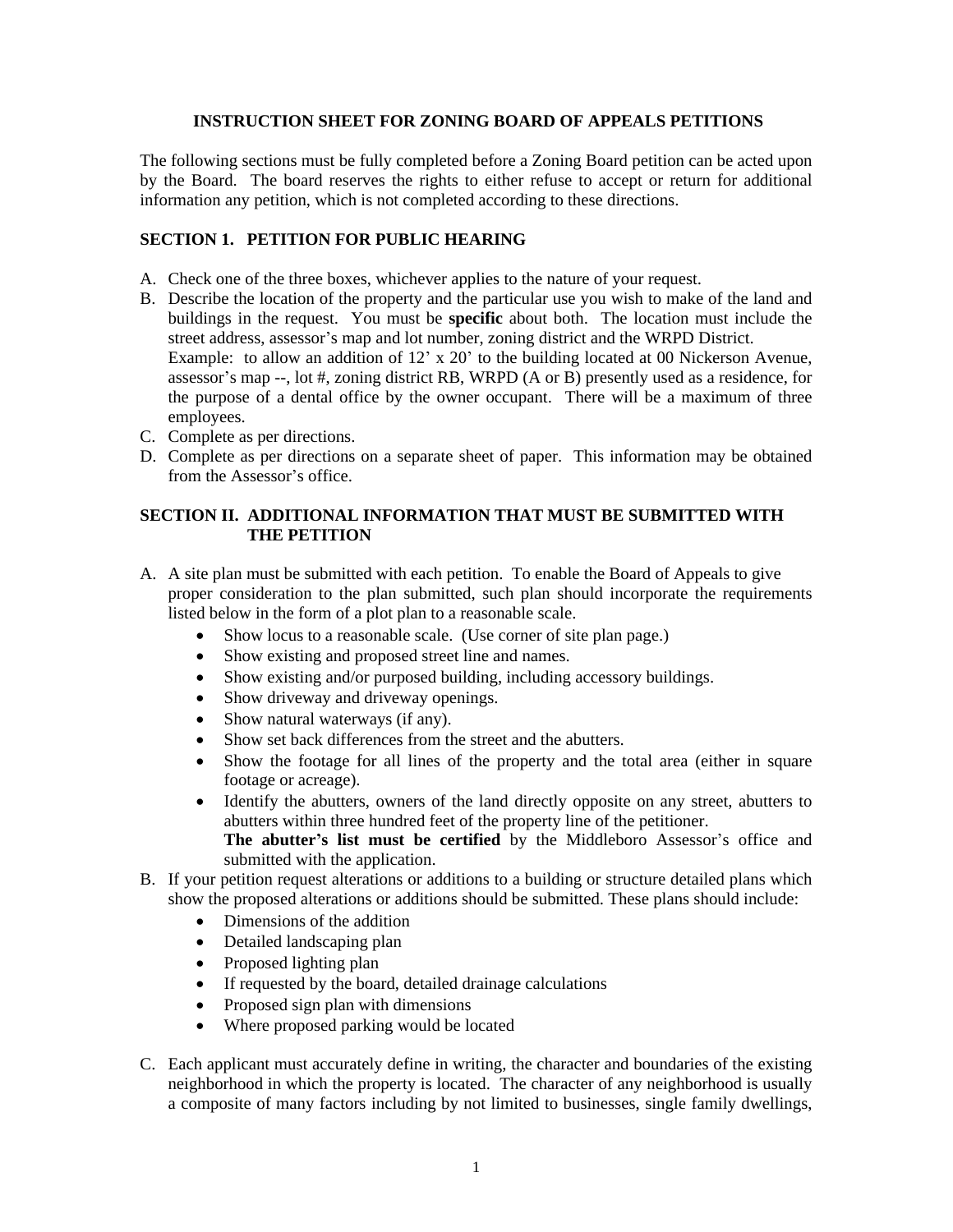multi family dwellings, bodies of water, open space, traffic, recreational opportunities, schools, etc. The boundaries of any neighborhood are usually defined by the street (or portions of streets) and/or by the blocks that are in the vicinity of the applicant's property. Do not generalize.

D. Failure to properly present all-important facts may result in either a delay or the dismissal of the petition.

### **SECTION III. ADDITIONAL INFORMATION**

**A.** There is a filing fee which is payable to the Town of Middleborough. **THIS FEE IS NON-REFUNDABLE.**

## *ZONING BOARD OF APPEALS* **APPLICATION FEE SCHEDULE** *Effective date: January 11, 2007*

| All single family and two family                                                                                                                                                                             | \$400.00                                   |
|--------------------------------------------------------------------------------------------------------------------------------------------------------------------------------------------------------------|--------------------------------------------|
| Business in the home                                                                                                                                                                                         | 450.00                                     |
| Appeal of the Building Inspector or any Town Board                                                                                                                                                           | 300.00                                     |
| All continuances at the petitioners request                                                                                                                                                                  | 75.00                                      |
| <b>Commercial Projects</b>                                                                                                                                                                                   | 1000.00                                    |
| <b>Communication Towers</b>                                                                                                                                                                                  | 2000.00                                    |
| Dog Kennel Fees<br>Private Kennel (4-5 dogs)<br>Hobby Kennel (6-10 dogs)<br>Commercial Kennel (unlimited)<br>Three or more Apartments/Condominium/Comprehensive permits                                      | 300.00<br>600.00<br>900.00<br>2000.00 plus |
| <b>Business District Site Plan Review</b><br>- All new construction and/or major renovations that<br>would change the footprint or height of the building<br>- All others ( <i>no advertising required</i> ) | $50.00$ per unit<br>500.00<br>50.00        |
| All other petitions and all other procedural matters                                                                                                                                                         | 300.00                                     |
|                                                                                                                                                                                                              |                                            |

*The board agreed that any existing procedures for a special permit, such as apartments above street level, shall remain as they previously were.*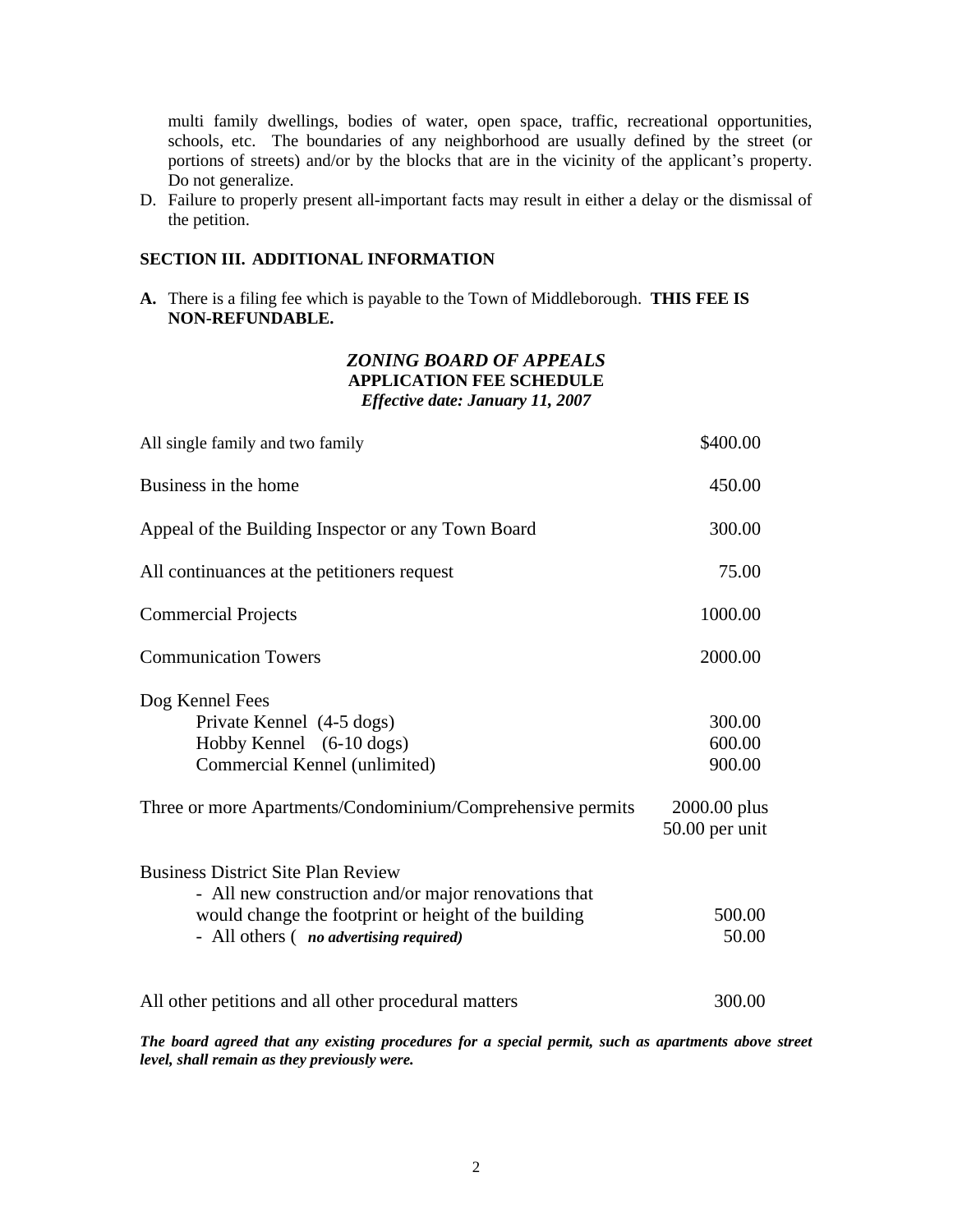The above fees do not include engineering review fees, roadway inspections, or any other fee that may be involved with the review or impact of the project as determined by the board as necessary.

## **NOTE: These fees do not include the cost of advertisement.**

- B. The petitioner must also pay the cost of a legal advertisement (which is subject to change) in the Middleboro Gazette. Payment will be required prior to opening the hearing in the amount determined by South Coast Media Group. A check or money order should be made payable to **South Coast Media Group**. The advertisement must appear in the Gazette for two consecutive Thursdays. **(\$181.12)**
- C. File the following at the Town Clerks office:
	- $\bullet$  Seventeen (17) copies of the application and Seventeen (17) copies of the site plan and any additional plans being submitted
	- $\bullet$  One (1) certified abutter's list
- D. The petitioner or representative must attend the hearing. The petitioner should bring to the hearing any documents, plans, witnesses, or other information or materials that will be necessary to substantiate the request.
- E. The petitioner will be notified of the time and date of the hearing. The hearings are normally scheduled for the second and fourth Thursday of the month at 7:30 P.M. The hearings are held in the Selectmen's Room at the Town Hall.
- F. If there is a request on the part of the petitioner for a continuance to a later date there will be a fee of \$75.00 for each continuance.

G. Within fourteen (14) days of the final hearing in which a decision has been reached the report will be filed with the Town Clerk.

H. After a twenty day appeal period has expired from the time of the filing, the petitioner will be mailed a packet of information. The applicant must file this information must be filed with the Registry of Deeds in Plymouth. You must notify the Building Inspector and the Zoning Board with proof of filing.

Please do not hesitate to call the Zoning Office at (508) 947-4095 with any questions you may have.

## **Please see the attached requirements for the Business District Site Plan Review**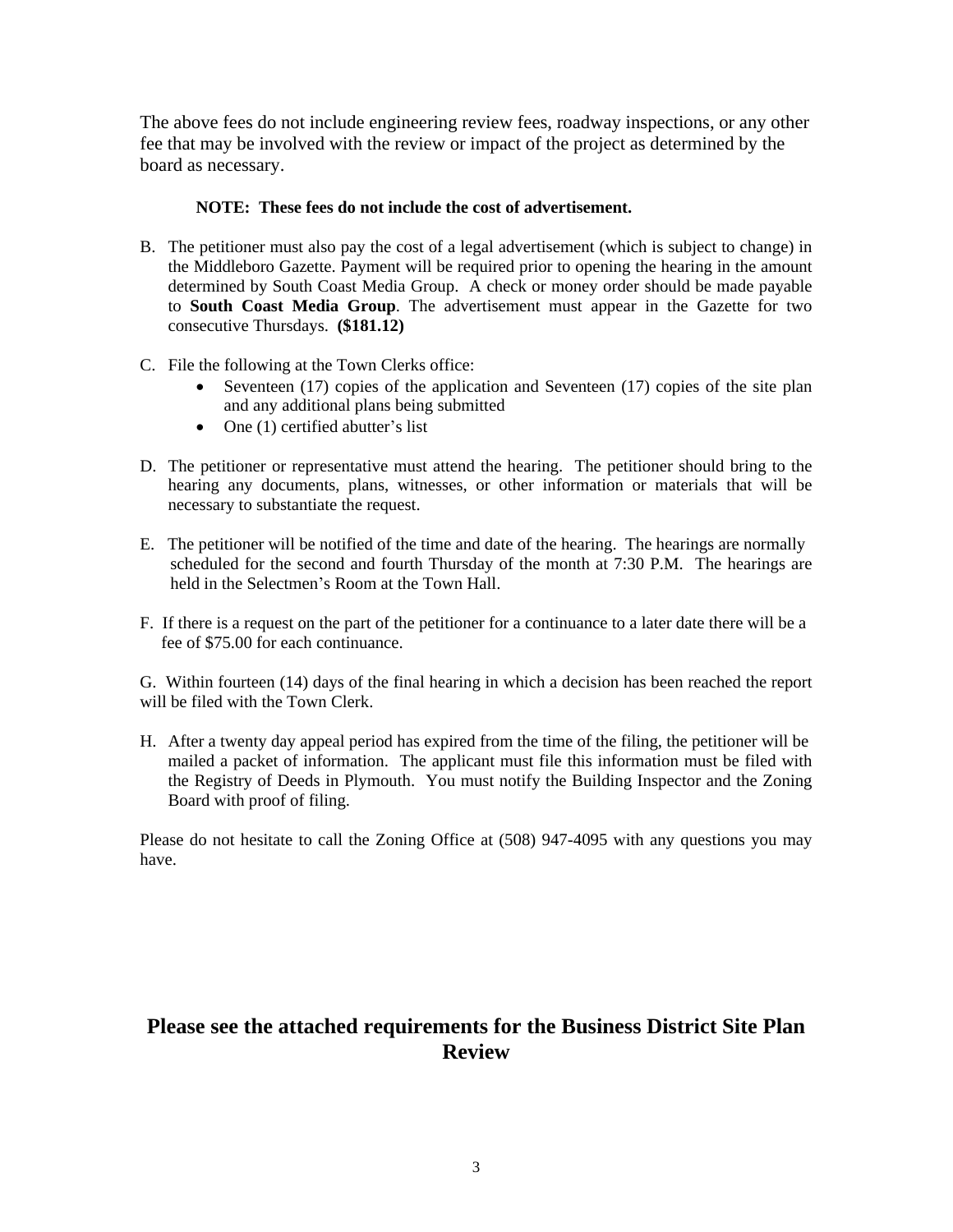# *Business District Site Plan Review Submission Requirements*

### *(Please see Business District By-law for complete regulations)*

Submission Requirements may include drainage calculations, existing and projected traffic volumes from the site and effect on local roads (where deemed necessary by the SPAA) and other information deemed by the SPAA to be necessary to determine compliance with the provisions of this By-law. Submission shall also include four (4) separate plans prepared at a scale of one (1) inch equals twenty (20) feet or such other scale as may be approved by the SPAA. All plans shall include a Site Plan Approval endorsement block.

The four plans are as follows:

**a. Site Layout Plan**- showing boundaries of the lot, proposed structure, setbacks from property lines, driveways, parking areas, fences, walls, pedestrian walkways, lighting, loading facilities. The Site Layout Plan shall show the relation to existing areas, buildings and roads for a distance of one hundred (100) feet from the project boundaries or such other distance as may be approved or required by the SPAA.

**b**. T**opography, Drainage and Utility Plan** - showing the existing and proposed topography at one foot contour intervals with spot grades provided where necessary, proposed drainage system including onsite structures and offsite discharge point, roof leaders, etc., facilities for refuse disposal or storage of wastes, and the location of water and sewer mains, service connections and hydrants.

**c**. **Architectural Plan** - to include the ground floor plan, dimensions including height, materials and architectural elevations of all sides of the proposed building with full color rendering. Rooftop units and structures shall be shown to scale.

**d**. **Landscape Plan** - showing the limits of work, existing tree line and trees with a diameter greater than 4", and all proposed landscape features and improvements including planting areas with spacing, size and type of stock for each shrub or tree and surface treatment for all planting beds.

- 1. Applications for Site Plan Approval shall be filed with the Town Clerk.
- 2. Copies of submissions for Site Plan Approval shall be submitted by the applicant to the Historical Commission, Planning Board and Building Commissioner at the time of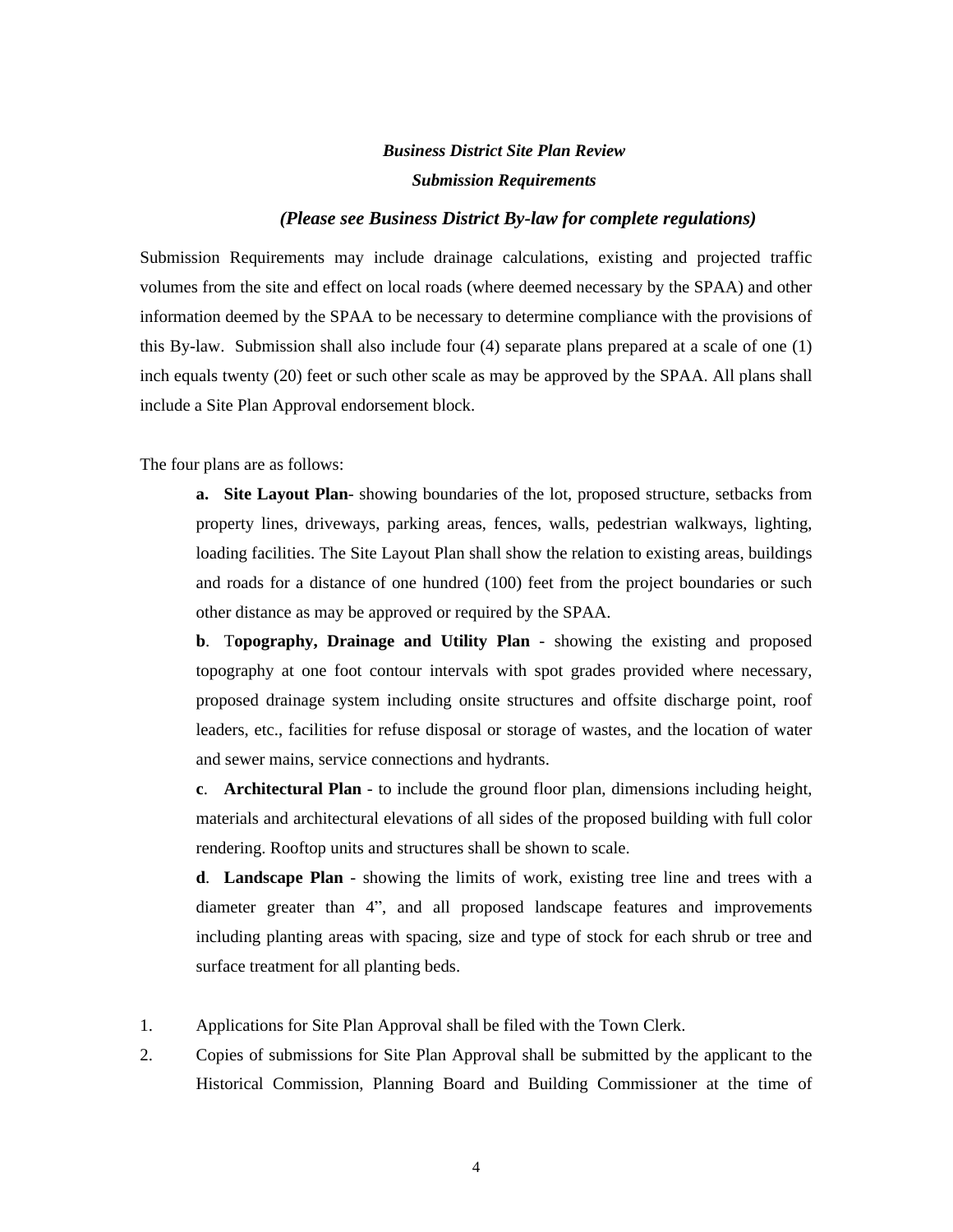application to the SPAA. Said boards or agencies shall make such recommendations as they deem appropriate. Copies of such recommendations shall be sent to the SPAA and to the applicant, provided however, that failure of any such boards or agency to make recommendations within 14 days of receipt by such boards or agency of the petition shall be deemed lack of opposition thereto.

- 3. The SPAA shall take final action on the request for Site Plan Approval within 30 days of the Town Clerk's receipt of the application, or such further time as may be agreed upon at the written request of the owner. Copies of the endorsed site plan shall be filed with the Town Clerk and the Building Commissioner.
- 4. The SPAA may, upon written request of the owner, waive any of the submission requirements for Site Plan review within this section where the development involves relatively simple plans or constitutes a minor site plan. A minor site plan is defined as exterior building renovations only that do not involve a change or expansion of use. Submission requirements for a minor site plan will be limited to relevant architectural plans.
- 5. An as-built plan, certified by a registered professional land surveyor or engineer shall be submitted to the SPAA and Building Commissioner before the issuance of a permanent occupancy permit. The as-built plan shall attest to a development's conformity to its approved site plan by indicating landscaping, buildings, drainage flow, number of parking stalls, and limits of parking areas and drives where applicable.
- 6. No deviation from an approved site plan shall be permitted without modification thereof by the SPAA including any subsequent division of the land.
- 7. Where a Special Permit is required for the proposed work, Site Plan Approval shall be consolidated with the Special Permit procedures, and the SPGA shall determine that the Special Permit use complies with all of the requirements and provisions of Site Plan Review as part of the Special Permit proceeding.

#### **SIGN SUBMISSION REQUIRMENTS:**

- 1. A plan shall be submitted by the applicant showing all permanent signs in detail and as they are proposed to be installed on the building or structure. Plans shall include color, materials, lettering, lighting and proposed mounting details.
- 2. General Requirements: Sign Plan Approval may be granted only in accordance with the following requirements: